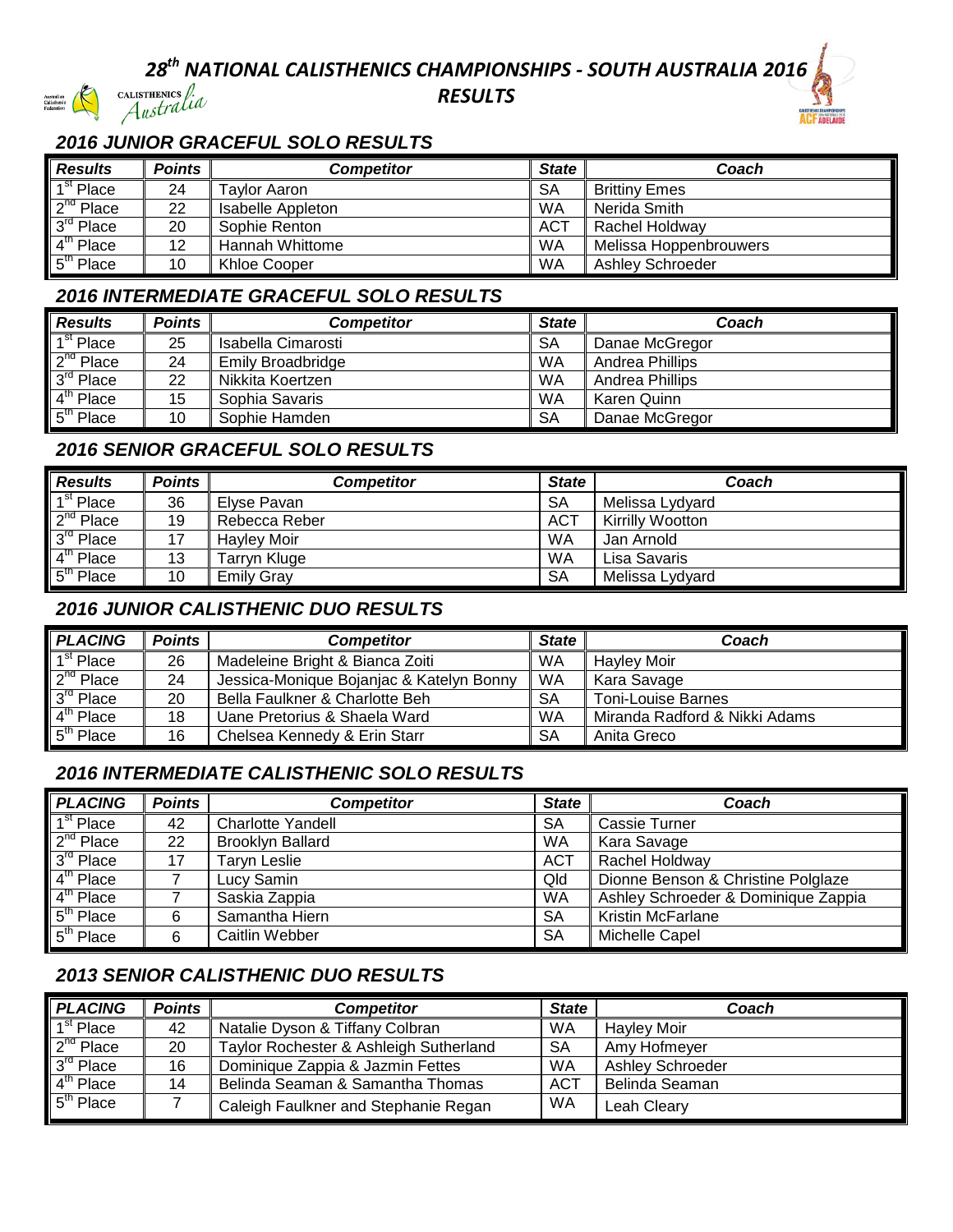**28<sup>th</sup> NATIONAL CALISTHENICS CHAMPIONSHIPS - SOUTH AUSTRALIA 2016**<br>*Australia RESULTS*

**ACF ADELAIDE** 

## *SUB-JUNIOR TEAM RESULTS 2016*

#### *AGGREGATE*

Australian<br>Calisthenic<br>Federation

- *1 st Western Australia (28)*
- *2 nd South Australia (22)*

#### **RESULTS**

| <b>ITEM</b>              |              | പ്∩d    | ~rc     |         |
|--------------------------|--------------|---------|---------|---------|
| Figure March             | WA (36)      | SA (30) |         |         |
| Club Swinging            | WA (36)      | SA (30) | SA (16) | WA (14) |
| <b>Free Exercises</b>    | WA & WA (28) | SA (26) | SA (14) |         |
| Aesthetic                | SA (36)      | WA (30) |         |         |
| <b>Calisthenic Revue</b> | WA (42)      | SA (24) |         |         |
|                          |              |         |         |         |

### *JUNIOR TEAM RESULTS 2016*

#### *AGGREGATE*

- *1 st Western Australia (30)*
- *2 nd South Australia (27)*
- *3 rd Australian Capital Territory (11)*
- *4 th New South Wales (4)*

#### **RESULTS**

| <b>ITEM</b>           | ∡st     | $\boldsymbol{\gamma}$ nd | <sub>מ</sub> ר  |                 |
|-----------------------|---------|--------------------------|-----------------|-----------------|
| Figure March          | WA (42) | ACT (24)                 | <b>NSW (18)</b> | SA (12)         |
| Club Swinging         | SA (34) | SA&WA (24)               | ACT (12)        | WA (11)         |
| <b>Free Exercises</b> | WA (36) | SA (30)                  | SA (18)         | ACT (11)        |
| Rod Exercises         | SA (42) | WA (24)                  | WA (16)         | SA (14)         |
| Aesthetic             | WA (42) | SA (24)                  | ACT (18)        | <b>NSW (12)</b> |
| <b>Character Folk</b> | SA (42) | WA (24)                  | ACT (18)        | <b>NSW (12)</b> |